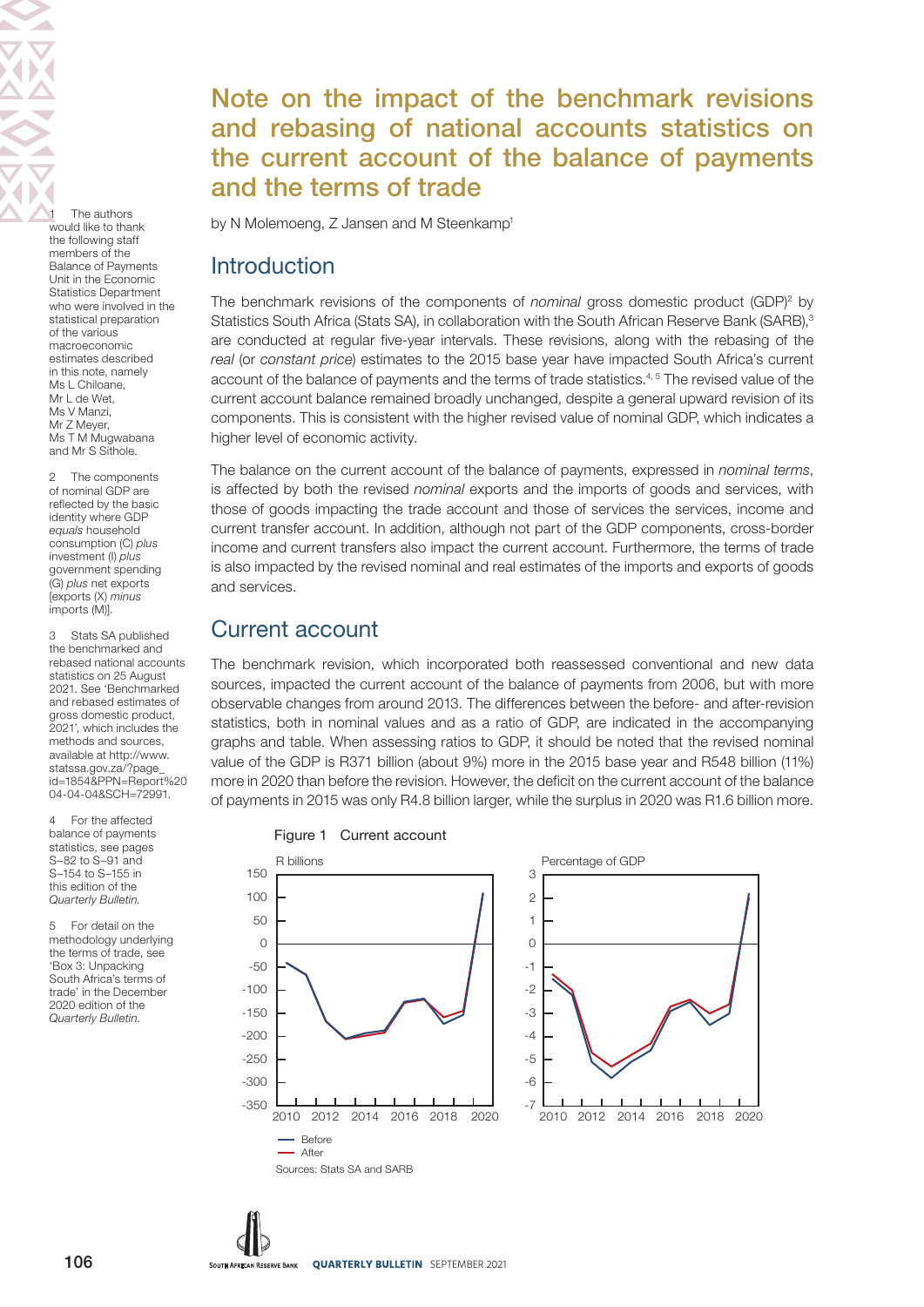Generally, for the reasons mentioned, the post-revision ratios of the components of the current account of the balance of payments to GDP were somewhat smaller. Although the nominal value of the current account balance and the ratio relative to GDP have not changed materially, the levels of the contributing components were revised to varying degrees.

|                                                     | R billions<br>Percentage of gross domestic product |        |        |                                                 |        |        |        |        |                                                            |        |        |        |                |           |                |        |                |                                                            |
|-----------------------------------------------------|----------------------------------------------------|--------|--------|-------------------------------------------------|--------|--------|--------|--------|------------------------------------------------------------|--------|--------|--------|----------------|-----------|----------------|--------|----------------|------------------------------------------------------------|
|                                                     |                                                    |        |        |                                                 |        |        |        |        | Average<br>2013 2014 2015 2016 2017 2018 2019 2020 2013-20 |        |        |        |                |           |                |        |                | Average<br>2013 2014 2015 2016 2017 2018 2019 2020 2013-20 |
| Merchandise and<br>net gold exports                 |                                                    |        |        |                                                 |        |        |        |        |                                                            |        |        |        |                |           |                |        |                |                                                            |
| Before                                              |                                                    |        |        | 934 1 015 1 030 1 122 1 169 1 247 1 303 1 394   |        |        |        |        | 1 1 5 2                                                    | 26.4   | 26.7   |        | 25.4 25.7 25.1 |           |                |        | 25.6 25.7 28.0 | 26.1                                                       |
| After                                               |                                                    |        |        | 933 1012 1027 1120 1168 1248 1303 1394          |        |        |        |        | 1 1 5 1                                                    | 24.1   | 24.5   |        | 23.2 23.5      | 23.0      | 23.3           |        | 23.2 25.2      | 23.8                                                       |
| Merchandise<br>imports                              |                                                    |        |        |                                                 |        |        |        |        |                                                            |        |        |        |                |           |                |        |                |                                                            |
| Before                                              |                                                    |        |        | 1 004 1 070 1 077 1 091 1 104 1 223 1 264 1 109 |        |        |        |        | 1 1 1 8                                                    | 28.4   | 28.1   | 26.6   |                |           | 25.0 23.7 25.1 | 24.9   | 22.3           | 25.5                                                       |
| After                                               |                                                    |        |        | 1 006 1 075 1 082 1 095 1 109 1 223 1 264 1 105 |        |        |        |        | 1 1 2 0                                                    | 26.0   | 26.0   | 24.5   |                | 23.0 21.8 | 22.8           | 22.6   | 20.0           | 23.3                                                       |
| Trade balance                                       |                                                    |        |        |                                                 |        |        |        |        |                                                            |        |        |        |                |           |                |        |                |                                                            |
| Before                                              | $-69$                                              | $-55$  | $-47$  | 31                                              | 65     | 24     | 39     | 285    | 34                                                         | $-2.0$ | $-1.4$ | $-1.2$ | 0.7            | 1.4       | 0.5            | 0.8    | 5.7            | 0.6                                                        |
| After                                               | $-74$                                              | $-63$  | $-55$  | 26                                              | 59     | 25     | 39     | 289    | 31                                                         | $-1.9$ | $-1.5$ | $-1.2$ | 0.5            | 1.2       | 0.5            | 0.7    | 5.2            | 0.4                                                        |
| Services balance                                    |                                                    |        |        |                                                 |        |        |        |        |                                                            |        |        |        |                |           |                |        |                |                                                            |
| Before                                              | $-12$                                              | -2     | -6     | -8                                              | -5     | -8     | $-14$  | $-39$  | $-12$                                                      | $-0.3$ | $-0.1$ | $-0.1$ | $-0.2$         | $-0.1$    | $-0.2$         | $-0.3$ | $-0.8$         | $-0.3$                                                     |
| After                                               | -8                                                 | 1      | $-2$   | -4                                              | -1     | 1      | -9     | $-45$  | -9                                                         | $-0.2$ | 0.0    | $-0.1$ | $-0.1$         | 0.0       | 0.0            | $-0.2$ | $-0.8$         | $-0.2$                                                     |
| Income balance                                      |                                                    |        |        |                                                 |        |        |        |        |                                                            |        |        |        |                |           |                |        |                |                                                            |
| Before                                              | -93                                                | $-102$ | $-100$ | $-120$                                          | $-140$ | -154   | $-143$ | $-94$  | $-118$                                                     | $-2.6$ | $-2.7$ | $-2.5$ | $-2.8$         | $-3.0$    | $-3.2$         | $-2.8$ | $-1.9$         | $-2.7$                                                     |
| After                                               | -94                                                | $-103$ | $-101$ | $-122$                                          | $-141$ | $-149$ | $-140$ | $-93$  | $-118$                                                     | $-2.4$ | $-2.5$ | $-2.3$ | $-2.6$         | $-2.8$    | $-2.8$         | $-2.5$ | $-1.7$         | $-2.4$                                                     |
| Current transfer<br>balance                         |                                                    |        |        |                                                 |        |        |        |        |                                                            |        |        |        |                |           |                |        |                |                                                            |
| Before                                              | -31                                                | $-34$  | -34    | -27                                             | $-38$  | $-36$  | $-36$  | $-43$  | -35                                                        | $-0.9$ | $-0.9$ | $-0.8$ | $-0.6$         | $-0.8$    | $-0.7$         | $-0.7$ | $-0.9$         | $-0.8$                                                     |
| After                                               | $-31$                                              | $-34$  | $-33$  | $-27$                                           | $-38$  | $-35$  | $-35$  | $-42$  | $-34$                                                      | $-0.8$ | $-0.8$ | $-0.7$ | $-0.6$         | $-0.7$    | $-0.6$         | $-0.6$ | $-0.8$         | $-0.7$                                                     |
| Services, income<br>and current<br>transfer balance |                                                    |        |        |                                                 |        |        |        |        |                                                            |        |        |        |                |           |                |        |                |                                                            |
| Before                                              | $-135$                                             | $-138$ | $-140$ | $-156$                                          | $-183$ | $-197$ | $-192$ | $-177$ | $-165$                                                     | $-3.8$ | $-3.6$ | $-3.5$ | $-3.6$         | $-3.9$    | $-4.0$         | $-3.8$ | $-3.6$         | $-3.7$                                                     |
| After                                               | $-133$                                             | $-136$ | $-137$ | $-153$                                          | $-179$ | $-183$ | $-183$ | $-180$ | $-161$                                                     | $-3.4$ | $-3.3$ | $-3.1$ | $-3.2$         | $-3.5$    | $-3.4$         | $-3.3$ | $-3.3$         | $-3.3$                                                     |
| Balance on<br>current account                       |                                                    |        |        |                                                 |        |        |        |        |                                                            |        |        |        |                |           |                |        |                |                                                            |
| Before                                              | $-205$                                             | $-193$ | $-187$ | $-125$                                          | $-118$ | $-173$ | $-153$ | 108    | $-131$                                                     | $-5.8$ | $-5.1$ | $-4.6$ | $-2.9$         | $-2.5$    | $-3.5$         | $-3.0$ | 2.2            | $-3.2$                                                     |
| After……………                                          | $-206$                                             | $-199$ | $-192$ | $-127$                                          | $-120$ | $-159$ | $-145$ | 110    | $-130$                                                     | $-5.3$ | $-4.8$ | $-4.3$ | $-2.7$         | $-2.4$    | $-3.0$         | $-2.6$ | 2.0            | $-2.9$                                                     |

Deficit (-)/surplus (+)

Components may not add up to totals due to rounding off.

Sources: Stats SA and SARB

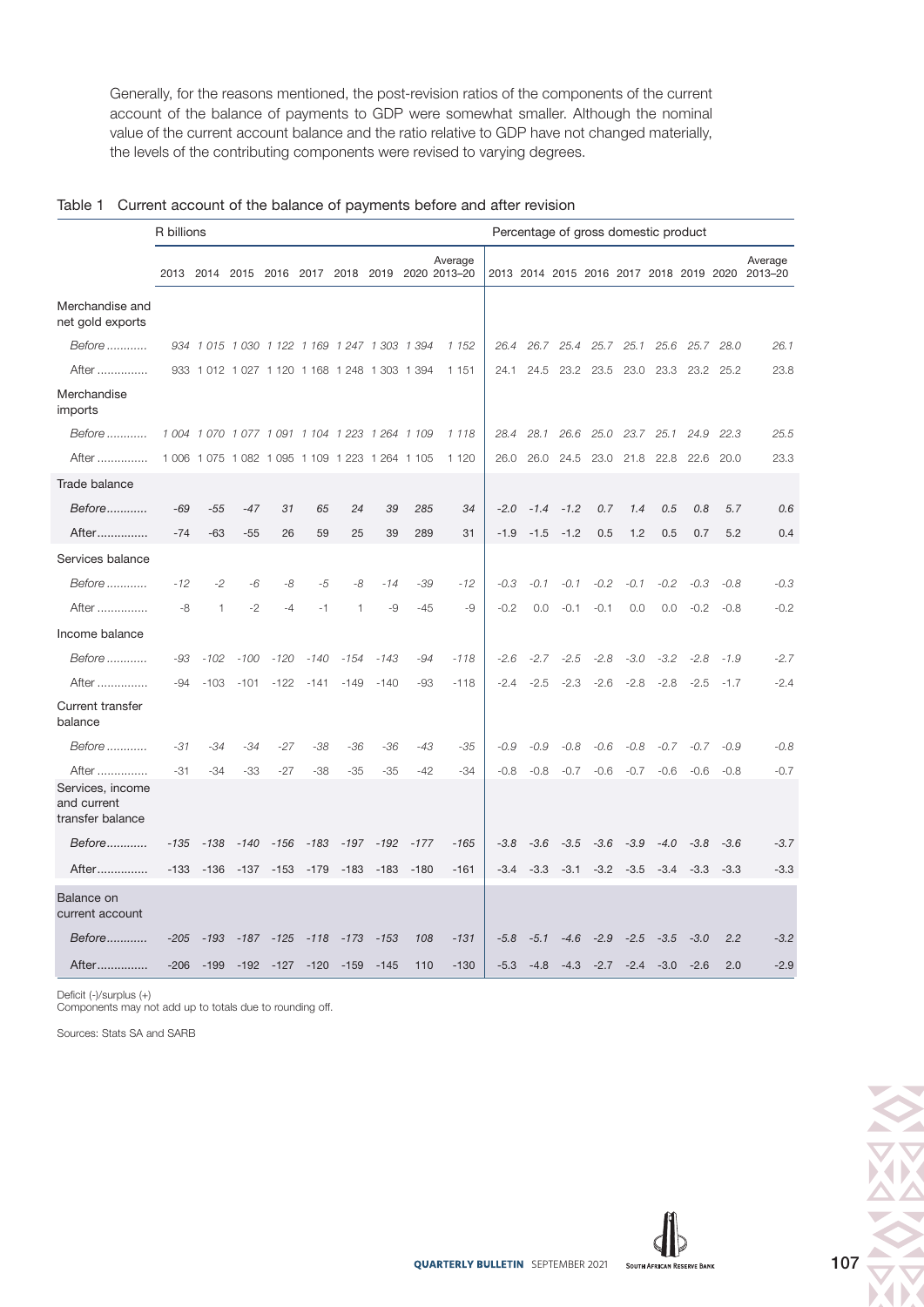# Trade account

6 A voucher of correction is a customs document used by traders or agents to correct or effect changes to a previously declared bill of entry.

Revisions to trade account statistics have been minimal since these statistics are subject to continual revisions through 'vouchers of correction'.<sup>6</sup> Trade statistics are sourced from the South African Revenue Service (SARS) as the customs authority for the exports and imports of goods. On balance, the value of merchandise goods and net gold exports was adjusted slightly lower, while that of imports was revised slightly higher, particularly for the period 2014 to 2017. After revision, the annual average trade surplus for the period 2013 to 2020 was R3.4 billion less. The revised exports and imports of goods statistics also reflect further SARB balance of payments adjustments.







#### Figure 3 Exports and imports of goods as a percentage of gross domestic product

### Services, income and current transfer account

Trade in services, in the services, income and current transfer account, is based on data from the international transactions reporting system, which captures foreign exchange transactions of authorised dealers as well as an array of other dispersed data sources. Services estimates are more susceptible to revision due to their intangible and invisible nature. The value of both the exports and imports of services was revised higher. On balance, the services balance narrowed from an average annual deficit of R11.8 billion to R8.5 billion from 2013 to 2020, as the value of services exports, on average, increased more than that of services imports. The steep and abrupt widening of the services deficit in 2020 reflected the effect of the coronavirus disease 2019 (COVID-19) pandemic on travel and transport-related services to both the exports and imports of services.7

7 For a discussion of travel receipts and payments, see 'Box 4: The importance of travel receipts and payments in the current account of South Africa's balance of payments' in the September 2020 edition of the Quarterly Bulletin.

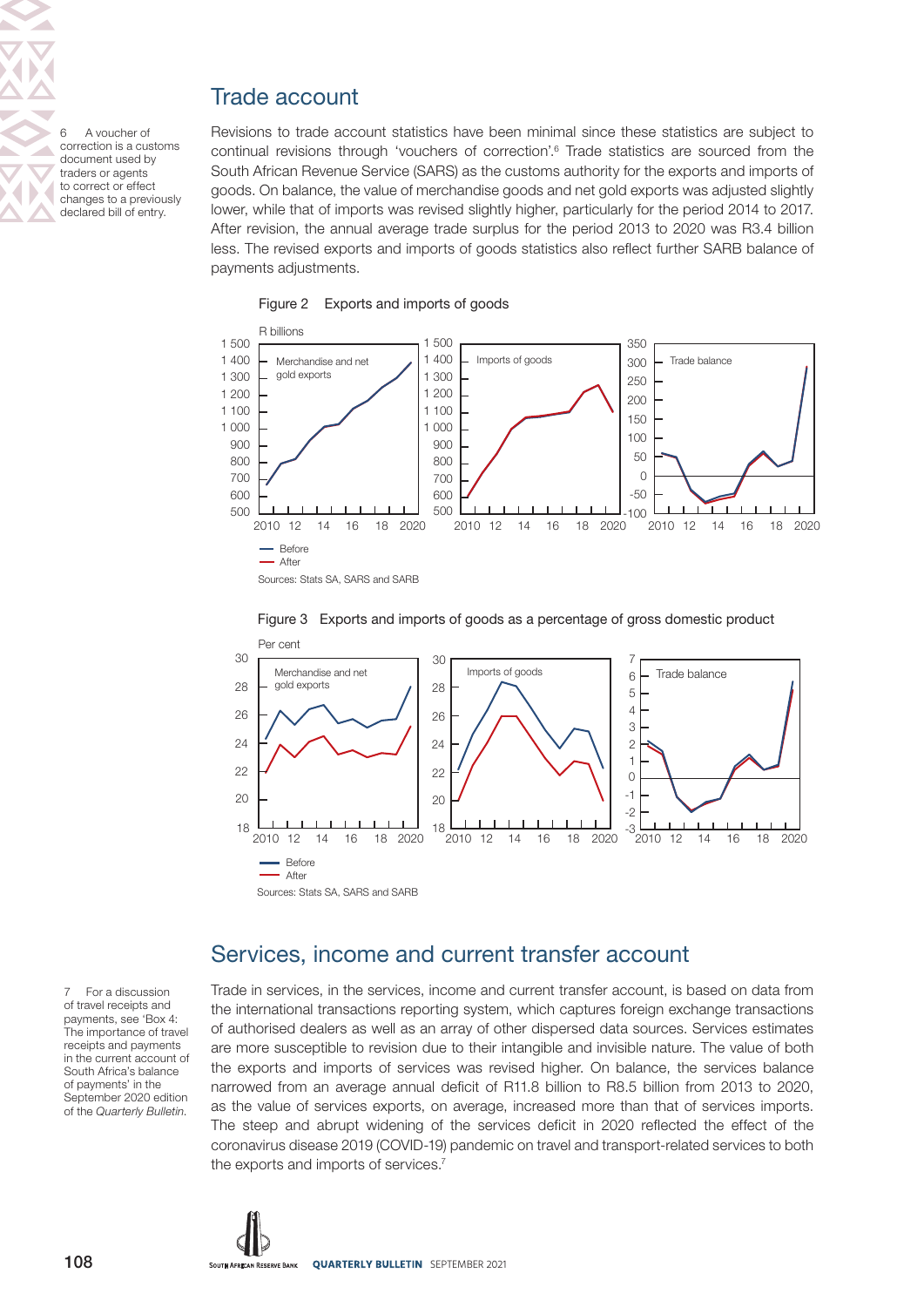Figure 4 Exports and imports of services





Figure 5 Exports and imports of services as a percentage of gross domestic product

The value of services exports increased, mainly due to receipts for research and development services, whereas the higher value of imports largely reflected payments for computer-related services. Receipts for research and development services as a ratio of total exports of services increased notably, from an annual average of 0.8% before to 3.1% after the revisions for the 11-year period under review. Similarly, payments for computer-related services increased from 5.5% of total imports of services to slightly more than 9%, driven by domestic demand and the steady weakening in the exchange value of the rand since 2012. In addition, although relatively small, indirect financial services exported and imported are now measured through the introduction of the concept of financial intermediation services indirectly measured (FISIM).<sup>8</sup> FISIM accounted for an annual average of only 1.9% and 1.3% of total exports and imports of services respectively from 2010 to 2020.

The estimated value of both income receipts and payments increased due to the upward revision of both dividend receipts from non-residents and dividend payments to non-residents from 2018 onwards, as informed by new and improved data sources. The marginally narrower income deficit reflected an increase in dividend receipts which slightly exceeded that in dividend payments.

8 FISIM is the indirect or imputed measurement of financial service charges levied by financial institutions on loans and deposits.

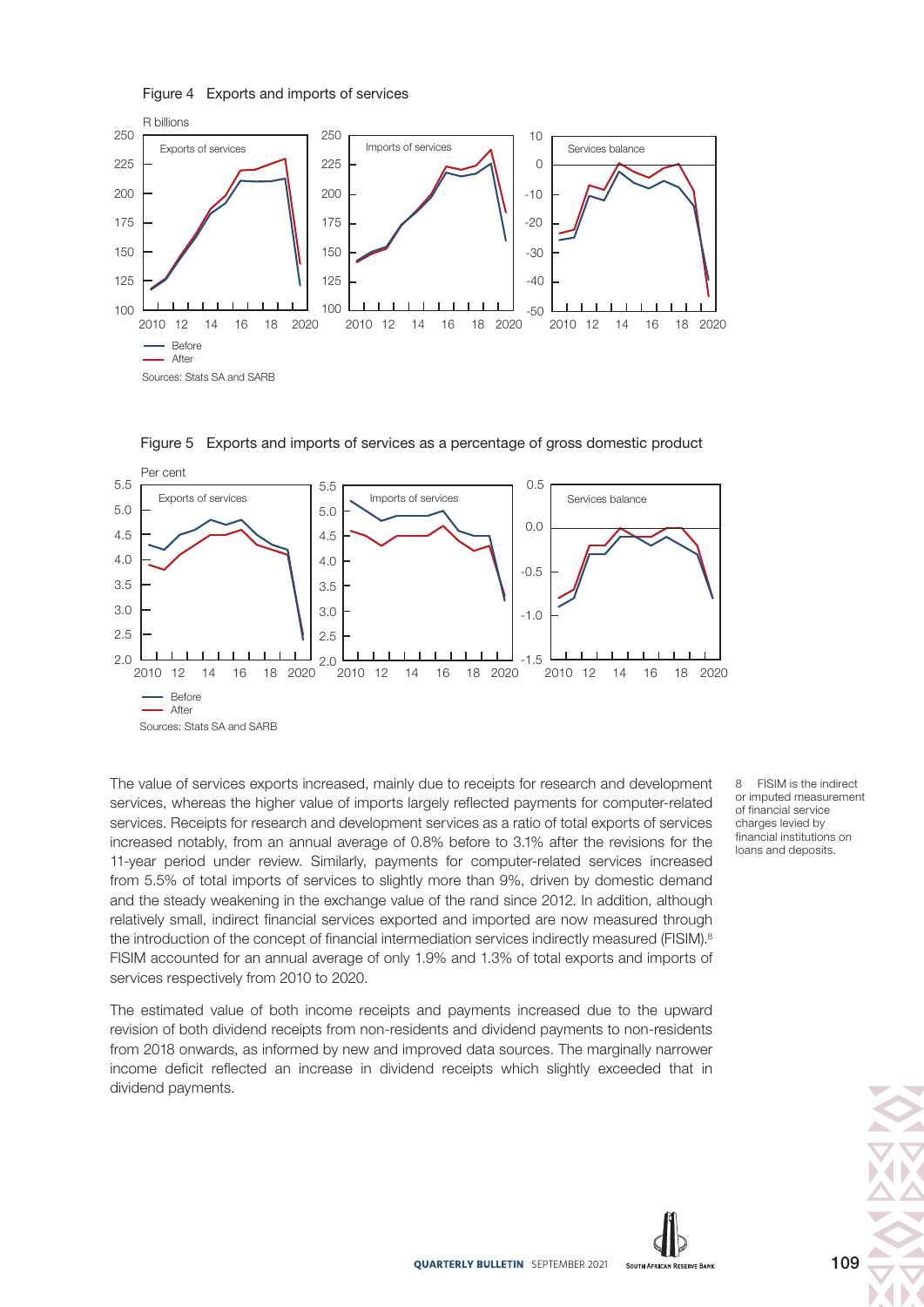





The value of both current transfer receipts and payments was revised higher. The higher value of receipts reflected an upward revision of donations received by charities from abroad, whereas higher payments reflected gifts remitted abroad. In addition, both receipts and payments now reflect the newly introduced measurement of insurance premiums and claims. Collectively, these revisions narrowed the current transfer deficit slightly in recent years.



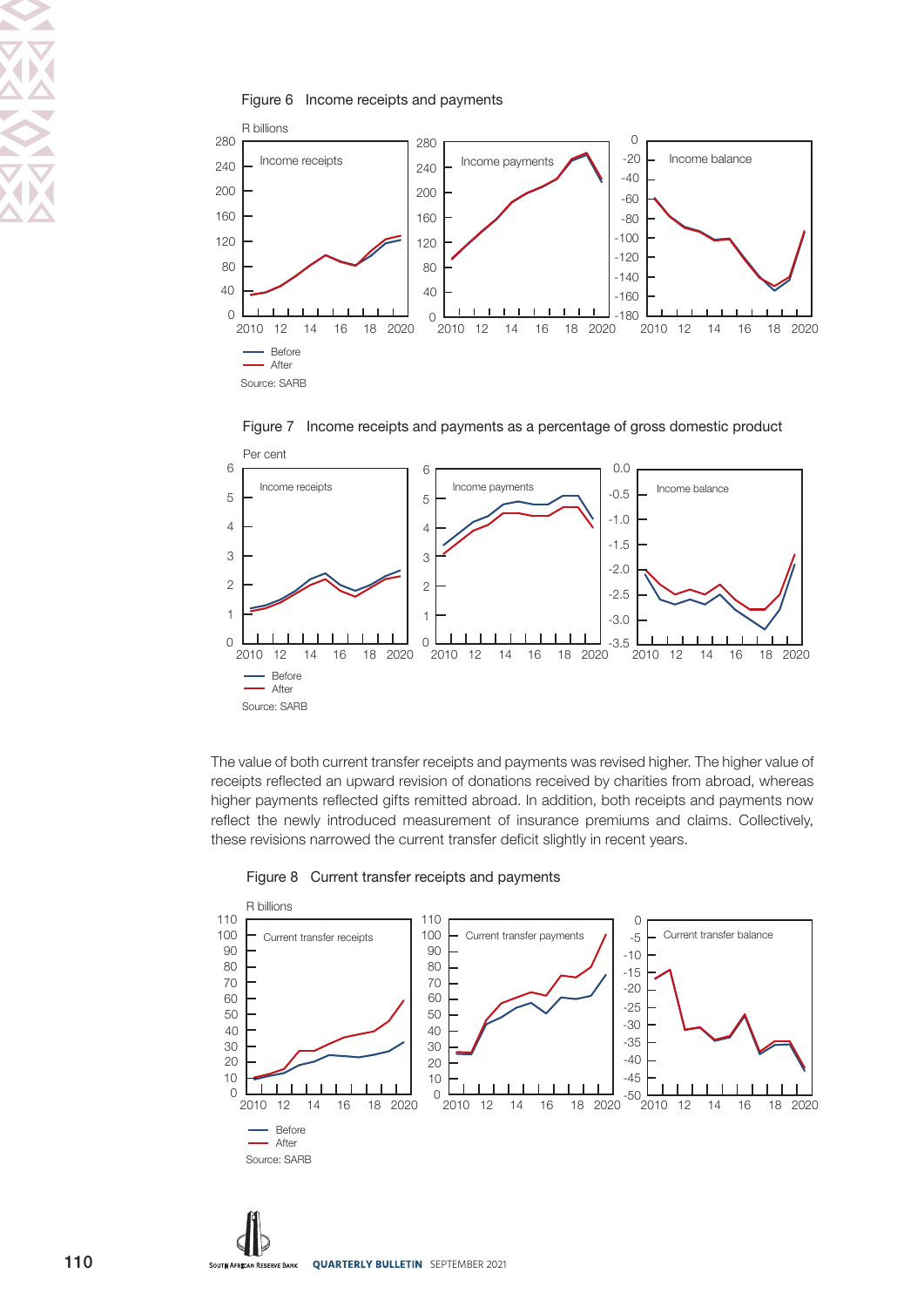

Figure 9 Current transfer receipts and payments as a percentage of gross domestic product

# Terms of trade

The terms of trade measures a country's purchasing power of exports relative to the imports of goods and services, as reflected by the relationship between the relative prices of the exports and imports of goods and services at an aggregate level.

#### Table 2 Terms of trade

Index: 2015 = 100

|                      | 2013 | 2014  | 2015  | 2016  | 2017  | 2018  | 2019  | 2020  | Average<br>2013-20 |
|----------------------|------|-------|-------|-------|-------|-------|-------|-------|--------------------|
| <b>Export prices</b> |      |       |       |       |       |       |       |       |                    |
| Before*              | 95.7 | 100.9 | 100.0 | 108.8 | 113.3 | 116.6 | 124.5 | 138.6 | 112.3              |
| After                | 95.7 | 100.8 | 100.0 | 109.0 | 113.2 | 116.7 | 125.8 | 143.0 | 113.0              |
| Import prices        |      |       |       |       |       |       |       |       |                    |
| Before*              | 96.9 | 103.8 | 100.0 | 107.0 | 106.6 | 112.8 | 117.2 | 119.8 | 108.0              |
| After                | 96.0 | 103.3 | 100.0 | 107.2 | 106.5 | 112.3 | 116.0 | 120.6 | 107.7              |
| Terms of trade       |      |       |       |       |       |       |       |       |                    |
| Before*              | 98.7 | 97.2  | 100.0 | 101.7 | 106.2 | 103.5 | 106.2 | 115.7 | 103.7              |
| After                | 99.8 | 97.7  | 100.0 | 101.6 | 106.2 | 104.0 | 108.4 | 118.5 | 104.5              |

\* For comparability, index values of 2010 were converted to 2015.

Source: SARB